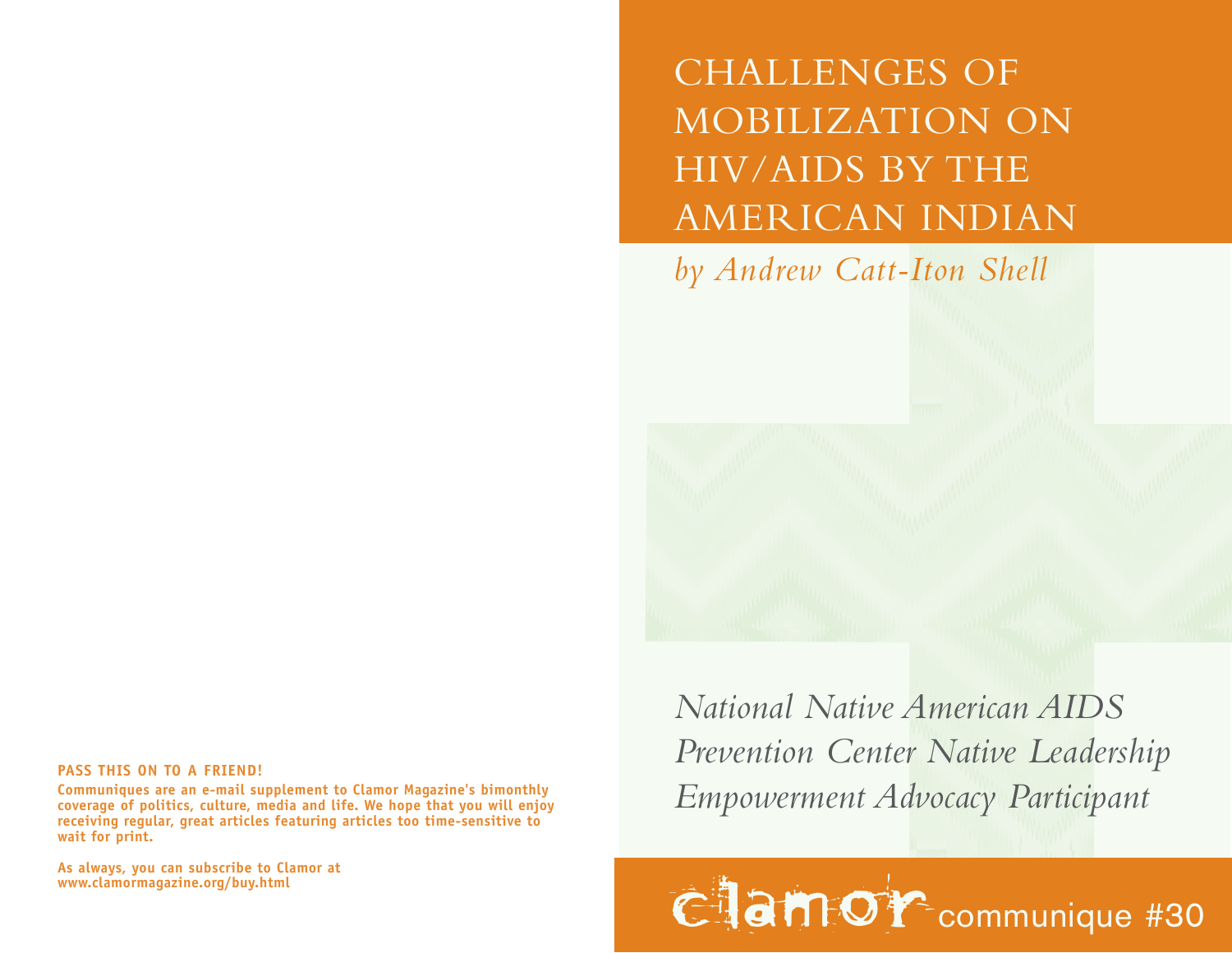he epidemic of diabetes, cancers and alcoholism within<br>Native American populace are the symptoms of our history<br>with the, now, dominate culture. Our very existence and<br>identity as America's original population is defined o attacked the life force of our people. As it is said, with out your health, you have nothing. So, it is clear that we must confront these diseases if we are to survive and be healthy.

Along with many other diseases impacting Native communities, HIV/AIDS has a great potential for destruction. The advent of HIV/AIDS to the other adversities faced by Tribal Nations places us in great danger. If allowed to progress, HIV/AIDS will attack and destroy the core component of who we are as Native people. The progression that HIV takes in attacking the human immune system will be duplicated through the social and economic structure of Indian country. Just as HIV/AIDS diminishes human defense systems it can also diminish the defenses that we hold precious in protecting our identity as a unique and valuable culture within the dominate society, America.

The new path set forth by the Bush Administration prefers that homeland funding for HIV/AIDS be directed towards HIV positives and prevention efforts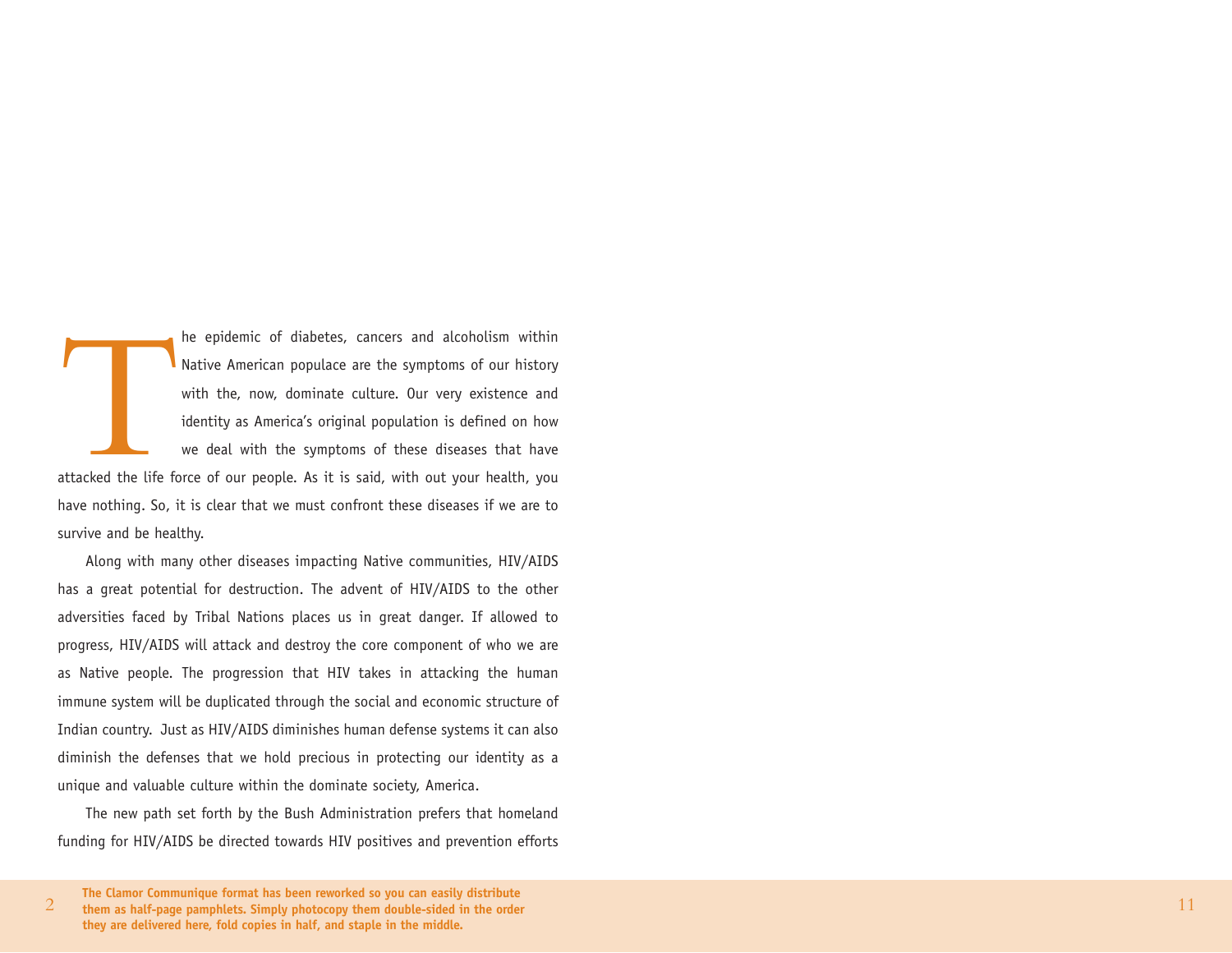ho melands. Although Native populations can receive assistance for HIV/AIDS issues in any State funded AIDS Drug Assistance Program, these types of services should also be made available on Tribal lands, especially considering that Indian country has all the co-factors for an all out HIV/AIDS epidemic.

The Bush Administration will continue to manipulate the dollars to meet their agendas at the expense of the mostly low-income and silent Americans. If we are to overcome the common threat of HIV/AIDS, than all Americans must come together in one conscience mind and heart. We must use a common sense approach and direct our leadership on all levels to do what's best for the people. Sadly, the American Indian is a textbook example of the health disparities that arise when the band-aid fix mentality is used to address extreme health problems. Problems that in all probability could have been prevented with funds to educate and intervene. The new federal policies on HIV/AIDS places the American Indian farther behind and also exemplifies that all Americans are fair game to the hidden agendas and political aspirations of the Washington power machine. Only by holding our leaders accountable and coming together not only as fellow Americans but more rightly doing what's best to promote the beauty and well being of the human spirit will we conquer HIV/AIDS. In conclusion, I would encourage all Tribal governments to support by Tribal resolution the reauthorization of the Ryan White Care Act in 2004 and the continued inclusion of Native American populations in the language of that act. I would encourage all Tribal Nations to proactively hold government agencies accountable to consultation policies mandated by law. Learn about HIV/AIDS and pass that accurate knowledge on so that the generations of all Nations can move forward in a positive direction.

> **Andrew Catt-Iron Shell Eastern Cherokee/Sicangu Lakota Can be reached at igmu49@hotmail.com**

be addressed in an abstinence only format. Noted that the best protection against STD's including HIV is to abstain from sex or remain monogamous with an uninfected partner, it is critical that individuals are still educated to the benefits of condom use and protective behaviors. The use of condoms is looked upon negatively by the Bush Administration although they are a proven method of preventing sexually infectious disease and unintended pregnancy. Science continues to demonstrate that comprehensive HIV prevention can not succeed when limited to an abstinence only format. Abstinence is about as foreign an idea to many in Indian country as the concept of Trust Responsibility is to those in Washington. We are told by the great white father in Washington to practice abstinence while generations of American Indians have teetered with government led genocidal attacks against Tribal populations and this continues in the form of inadequate funding for governmental responsibilities to Indian country. What we are hearing is that if we don't conform to the abstinence only approach, you wont get funded. That again is nothing new to American Indians as we've historically been told to conform or face the wrath of the United States policy. Everyone should be alarmed that President Bush favors political standards over public health information and proven science to address HIV/AIDS in America. It seems that Federal policy on HIV/AIDS enhances politically influential powers that have an on-going agenda of dismantling, discrediting and just plain ignoring those populations and communities that are most at risk for HIV/AIDS. The cumulative effect of the new and improved government policy will be an increase in new HIV cases. The American Indian is not immune and will experience the wrath of this new federal policy just as all other at risk groups.

The American Indian struggles in designing a positive path to address the devastating probability of an AIDS epidemic in our populations. As we become more versed in the policies to be proactive to this health challenge, the rules

3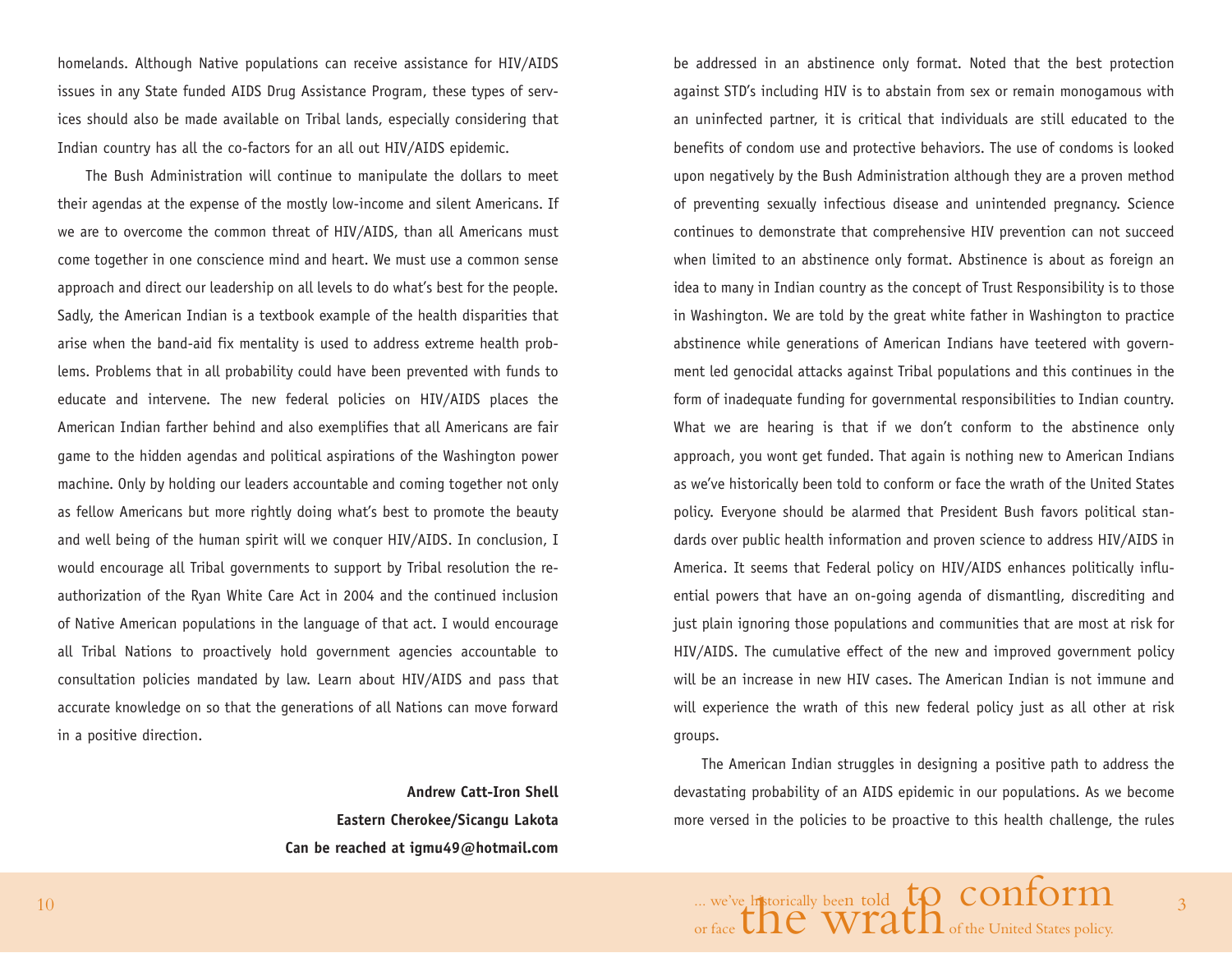change in mid stream. We are familiar with the standard changing of the rules in the middle of the game. No one in this country is more familiar with United States Federal policy than the American Indian. Some say that this policy has created intergeneration grief for the American Indian. Intergenerational reality is what I write of today.

On a daily basis, American Indians feel the effect of inadequate funding, we feel the invisibility of being an at risk population. We are beginning to see the potential genocidal epidemic of HIV/AIDS starring our way.

One of the defenses that we as Native people hold dear to us and is in peril is our land. Our Native land base, defined by Treaty, Statue, Court decisions and inadequately protected by the United States Constitution, is jeopardized by the onslaught of HIV/AIDS in Indian Country. The structure of traditional Native society is founded in our relationship to the land. Family and kinship are held together based on overwhelming religious and spiritual convictions which are intimately associated with the land and sacred sites within a Tribal area. Contrary to mainstream thought, Native philosophy dictates that man is not superior to the animal world and dictator of the environment but rather we are a component of the natural order of our surroundings. Hence our Native populations view health in a broad and holistic nature. And it is the land which assists in keeping us healthy. The healing practices utilizing the natural elements of our well established homelands were outlawed in the early 1900's and Western medicine was not provided to alleviate the new diseases that came with Euro contact. Not until the passage of the 1978 American Indian Religious Freedom Act were we allowed to legally utilize the traditional medicines and practices that our ancestors had utilized for optimal health.

historical obligation based on treaty, law, and trust responsibility." In 2000 President William Jefferson Clinton reaffirmed by executive order that the American Indian should continue to be looked upon as having unique status as sovereign Nations. With that comes an obligation by the United States government to address Tribal Nations with the same respect given to State Governments and even foreign lands.

Regarding HIV/AIDS, the Health Resources Service Administration (HRSA) directs funding dollars allocated for the Ryan White Care Act. This government agency has been weak and at times non-compliant with the rules set forth to address their interaction with Tribal populations. The Clinton Executive Order, which is still standing, and the 1975 Self Determination and Education Assistance Act dictate that government agencies consult with Tribal Nations with any proposed actions by those agencies that may affect Tribal populations. In the spring of 2003, HRSA exhibited their limitations to meeting these federal mandates by replacing a qualified Native American woman with a non-Native to oversee the Native component within the HRSA HIV/AIDS Bureau. This highlighted the fact that HRSA has no guidelines in place to ensure that in this specific position, newly appointed staff was not adequately trained to the issues of Indian country or cultural competency for our populations. Without this working knowledge it would seem impossible to carry out the requirements needed in performing Tribal consultation or implementing the best possible services as required by law. This type of scenario is by no means limited to HRSA but is common throughout interactions between Federal and State agencies that deal with Indian country. They seem to ignore their own governing laws. For the American Indian, this is an added challenge in addressing our health disparities and in our acceptance by the mainstream as true sovereign Nations.

Foremost in addressing HIV/AIDS within Indian country, Tribal people have an inherent right to quality health care and a right to receive this care on our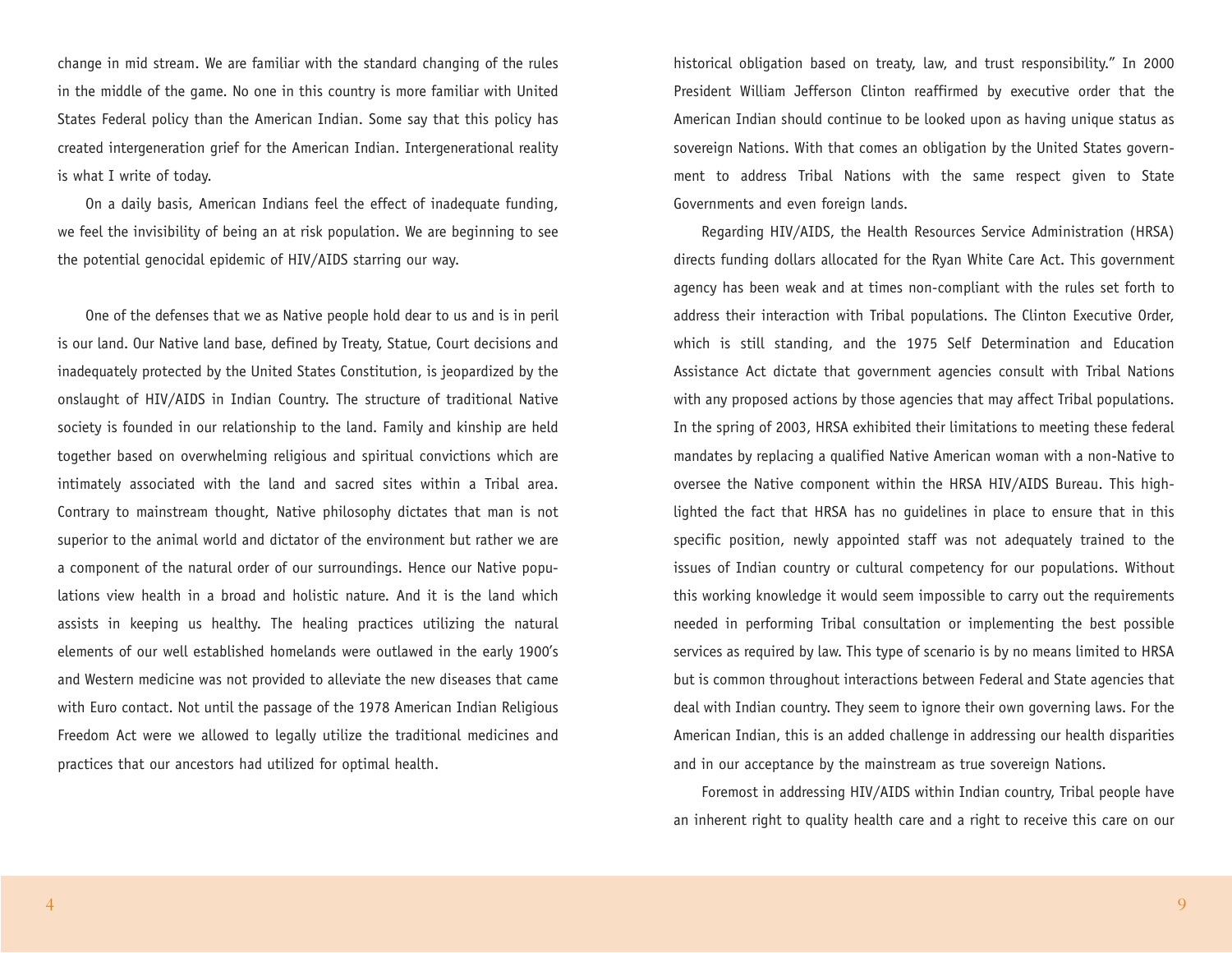of competitive grant distribution undermines self-determination and well-established Tribal sovereignty.

Funding areas of concern include the Center for Disease Control, which of course is mandated to follow in the divine knowledge of the governmental direction. They must do this regardless of the fact that the new policies will shift already inadequate resources away from other effective strategies (specifically health education and risk reduction) which are critical to keeping at risk individuals uninfected. Despite overwhelming scientific data about the effectiveness and necessity of these intervention efforts, there is still an on going trend by influential components who site their own moral standards and political agendas rather than utilizing basic common sense and proven science. The new mandates initiatives fail to support comprehensive prevention strategies for atrisk populations, which of course include the American Indian, women of color, and the poor. These populations comprise a vast majority of new HIV infections in the United States each year and require comprehensive, ongoing prevention interventions that reflect the reality of their lives. The CDC self acclaimed years ago, the fact that hard to reach populations like American Indian communities depend enormously on well funded programs developed and implemented by community based organizations. That's good reasoning but little else without dollars to walk the talk.

For the American Indian the new federal policy on HIV/AIDs highlights our greater challenge. The American Indian has been misrepresented and victimized by the mentality that we are wards of the state. The United States that is. In fact, under the laws of the United States constitution, we are not minorities nor should one consider us "special initiatives". We are sovereign Nations within this great Nation and we have inherent rights to be respected. In the Federal court decision, White VS. Califano, it was summarized that "Health care for Indian people is not a racial issue, nor is it a financial issue; it is a legal and

here is a myth within the mainstream that the Federal<br>government provides funding for 100% of Tribal health<br>needs. This myth promotes immediate misunderstandings<br>and adverse relationships with other Federal, State, and<br>pri funding, especially in the area of HIV/AIDS. It is a reality that the frailties of our Indian health care system will not support the surge of an HIV/AIDS epidemic. Medical, social and economic costs would exaggerate our Indian Health Service health care system, which has operated at 49% of need since it's inception (50) years ago. Presently the IHS operates at a Priority (1) status to address only life or limb threatening situations.

Although HIV/AIDS is being seen as a chronic disease, since those infected are living very long lives, it is still a very dangerous disease. The danger of this disease was addressed in a 1997 a memorandum from the director of the Indian Health Service to all area and associate directors. The Director stated: *"HIV infection may have a greater impact on American life and ultimately Native-American life than any other communicable disease of this century. The impact that AIDS will eventually have on Native Americans, in terms of physical and emotional suffering and the cost of caring for it's victims, cannot be calculated, however, it must be assumed that this is the time to develop strategies which can lessen the human and financial toll."*

With the economic variables involved in health care, Tribes must always be concerned that the underlying agenda of government policy is to force us into covering our health care costs by selling our lands and natural resources. The Emory University Rollins School of Public Health states "failure to reduce new HIV infections in the United States by 50% in the next two years could cost the Nation more than 18 Billion dollars". Where will this money come from? Many times in our collective history the US government has looked towards the Indian